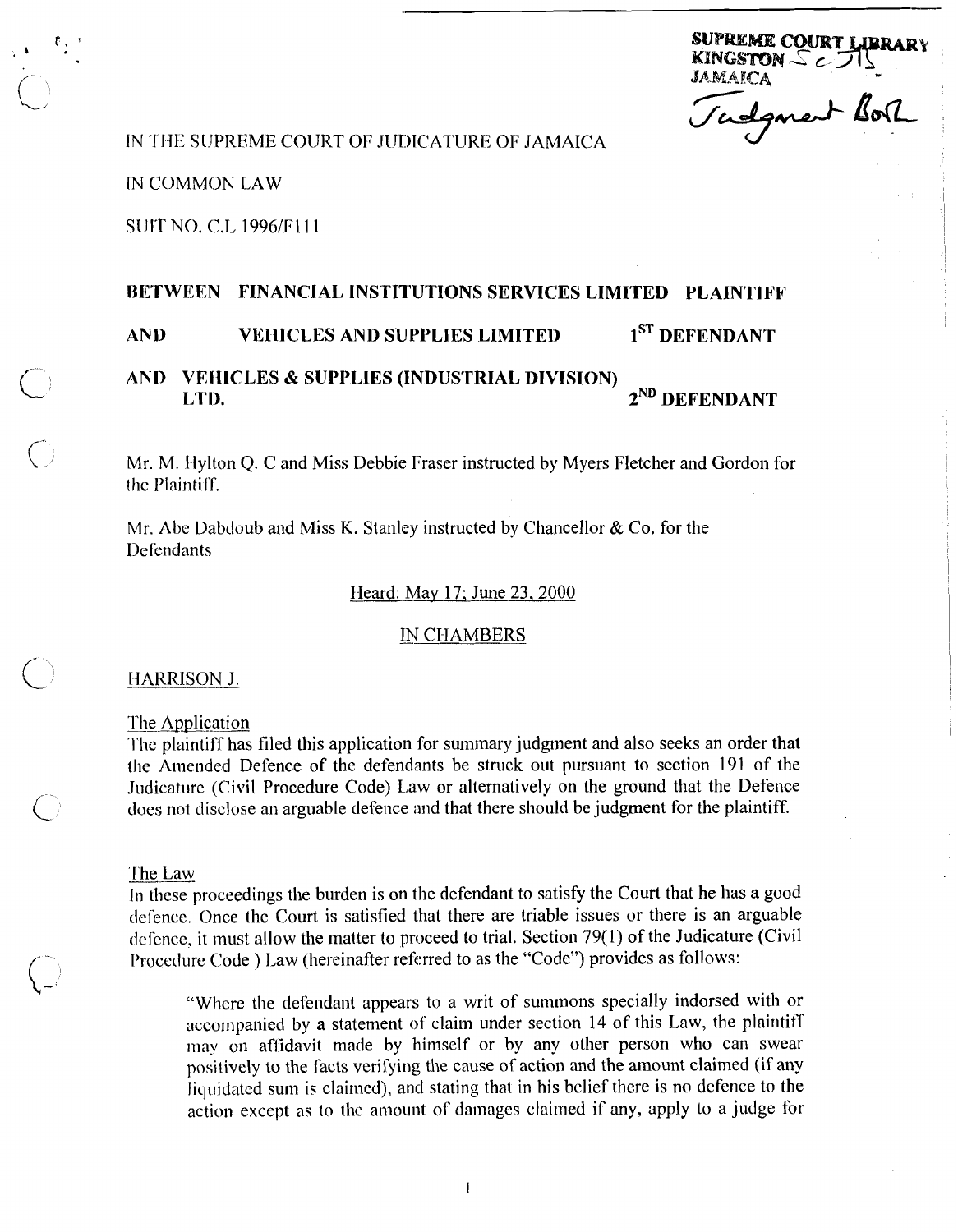liberty to enter judgment for such remedy or relief as upon the statement of claim<br>the plaintiff may be entitled to. The Judge thereupon, <u>unless the defendant</u><br>satisfies him that he has a good defence to the action on the the plaintiff may be entitled to. The Judge thereupon, unless the defendant such facts as may be deemed sufficient to entitle him to defend the action generally, may make an order empowering the plaintiff to enter such judgment as may be just, having regard to the nature of the remedy or relief claimed." (Emphasis supplied)

According to Ackner LJ in **Banque et des Pays-Bas (Suisse) SA v de Naray** [1984] 1 Lloyd's Rep 21 at page  $23$ :

 $\overline{\mathcal{L}}$ 

" It is of course trite law that 0. 14 proceedings are not decided by weighing the two affidavits. It is also trite that the mere assertion in an affidavit of a given situation which is to be the basis of a defence does not, ipso facto, provide leave to defend; the Court must look at the whole situation and ask itself whether the defendant has satisfied the Court that there is a fair or reasonable probability of the defendants' having a real or bona fide defence."

In **Bhogal** v **Puniab National Bank, Basna v Puniab National Bank** [I9881 2 All E.R 296 at 303 Bingham L. J putting the matter differently, said:

"But the correctness of factual assertions such as these cannot be decided on an application for summary judgment unless the assertions are shown to be manifestly false either becausc of their inherent implausibility or because of their inconsistency with the contemporary documents or other compelling evidence".

With respect to the striking out of Pleadings, section 191 of the Code provides as follows:

" 'The Court or a Judge may, at any stage of the proceedings, order to be struck out or amended any matter in any endorsement or pleading which may be unnecessary or scandalous, or which may tend to prejudice, embarrass or delay the fair trial of the action, and may in such case, if they or he shall think fit, order the costs of the application to be paid as between solicitor and client."

In **Drummond-Jackson v DMA** (1970) 1 All E.R 1094, Lord Pearson at page 1101 said inter alia:

"...the power should only be used in plain and obvious cases.. ..No exact paraphrase can be given but I **1** hink "reasonable cause of action" means a cause of action with some chance of success when.. ... only the allegations are considered. If when those allegations are examined it is found that the alleged cause of action is certain to fail the statement of claim should be struck out".

**In Wenluck v Molonev and Others** [I9651 2 All E.R 871 Danckwerts L J stated at page 874: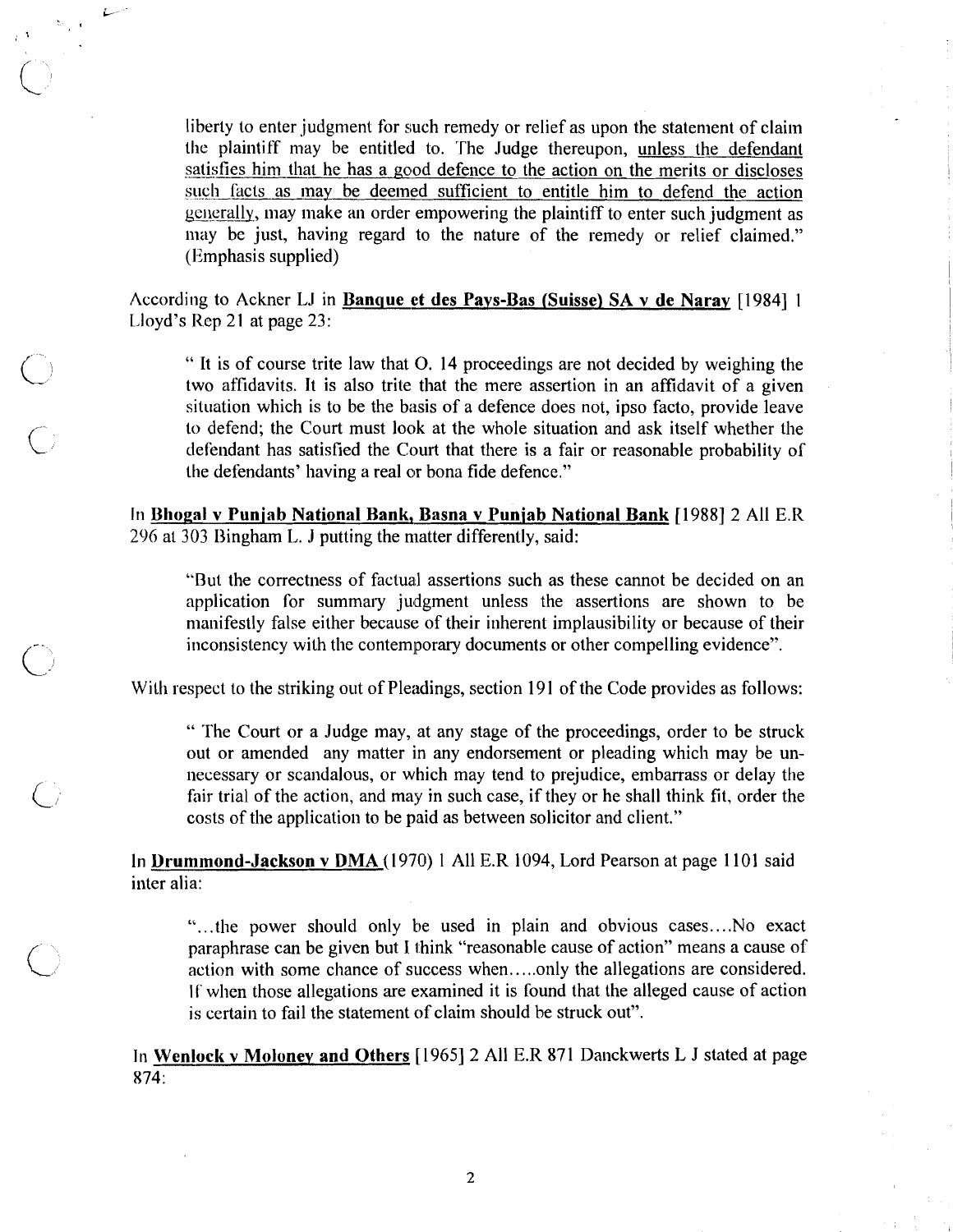" In the case of the inherent power of the court to prevent abuse of its procedure by frivolous or vexatious proceedings in proceedings which were shown to be an abuse of the procedure of the court, an affidavit could be filed to show why the action was objectionable".

### Examination of the pleadings and evidence

I am most grateful to the Attorneys for their written submissions as they have assisted the Court tremendously in the preparation of this judgment.

In support of the application Carina Cockburn has deposed as follows:

"I have access to the books and records of the plaintiff and have carried out various investigations into the plaintiff's affairs. I hereby verify the claims set out in the statement of claim and I verily believe that the defendants have no defence to it."

\*

Now, what are the facts that the parties are relying upon? I will summarize them as best as I can.

'The plaintiff alleges that it is the registered proprietor of premises known as lots 1, 2 and 15 Blaise Industrial Park, 69-75 Constant Spring Road , Kingston 10 which are registered respectively at Vol. 1239 Folio 499, Val. 1239 Folio 500 and Volume 1239 Folio 513 of the Register Book of Titles. Consolidated Holdings Limited was the previous registered proprietor of the lands but in April 1995, the Minister of Finance assumed temporary proprietor of the lands but in April 1995, the Minister of Finance assumed temporary<br>management of that Company. A Scheme of Arrangement was subsequently sanctioned<br>by the Supreme Court in October 1995 whereby the assets o were transferred to the Plaintiff.

> The plaintiff also alleges that first defendant had lodged a caveat against the titles for the lands but having failed to respond to the Registrar of Titles notice warning it, the plaintiff was registered as the proprietor.

The defendants on the other hand, are relying upon an oral agreement that is alleged to have been entered into between Consolidated Holdings Limited and the first defendant. 'I'he defence also alleges that this agreement was reduced into writing for execution by the various parties. The defendants contend that the first defendant is entitled to possession of the lands and that the second defendant is in lawful possession of the lands as its tenant. Further, the first defendant contends that it has full equitable interest in the lands and that it is entitled to undisturbed possession as equitable owner and that the second defendant is its lawful tenant.

The issue which arises therefore, is whether the defendants are entitled to possession of the lands either as equitable owner or as a lawful tenant.

Mr. Hylton Q.C submitted that even if the first defendant is the equitable owner of the lands, it had no power to grant a tenancy to the second defendant as no one but the legal

 $\overline{\mathbf{3}}$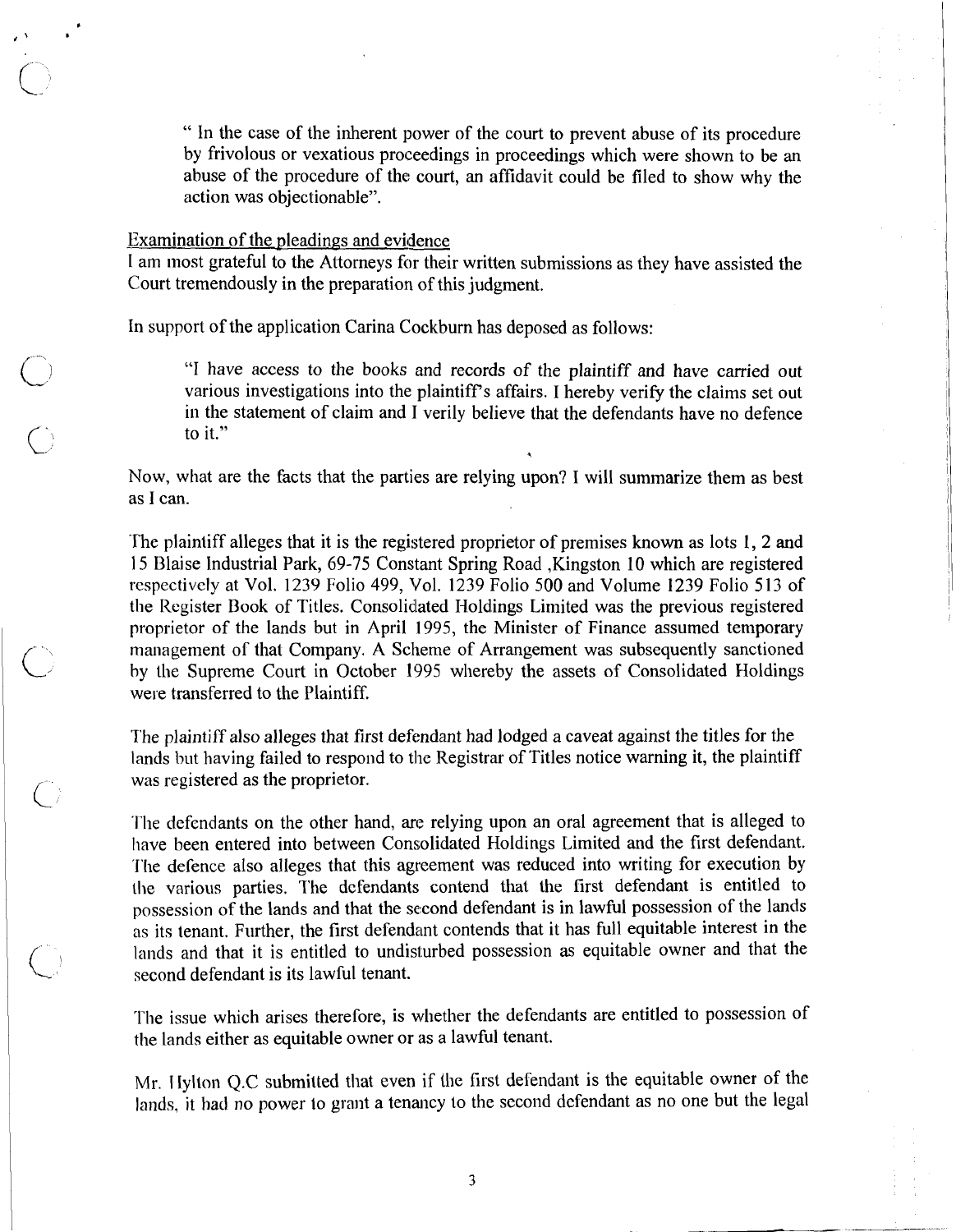owner of an interest in property has the ability to create a tenancy over the property. Furthermore, even assuming that the first defendant had a beneficial interest in the lands, it still could not grant a legal tenancy to the second defendant as the person with the paramount title could call for the eviction of the purported tenant. There was no evidence either that Consolidated Holdings Ltd or the Plaintiff in any way acquiesced in the first defendant granting the second defendant a lease of the property.

Mr. IIylton also submitted that the first defendant's case is inherently implausible and is contradicted by the contemporary documents. At this stage, an examination of the pleadings and affidavit evidence will be necessary so I have set them out below.

The Defence states inter alia:

L-

 $\bigcirc$ 

"16. By an oral agreement made between the first defendant and Consolidated (hereinafter called the "Consolidated Agreement") it was agreed that:

- i) The first defendant would give up its 49% interest in the project to Consolidated;
- ii) The first defendant would realize its investment in the project; and<br>iii) Consolidated would satisfy its indebtedness to Doian by transferri
- Consolidated would satisfy its indebtedness to Dojap by transferring the said lands along with the partially completed buildings thereon to the first defendant. It was further agreed that the first defendant would take possession of the said land along with the partially completed buildings thereon and would complete the said buildings and outfit them."

Paragraphs 19 and 20 of the said Defence also state:

"19. That pursuant to the various oral agreements arrived at between Consolidated, Dojap and First Defendant, Mr. Raymond Clough of Clough Long & Co was instructed by Consolidated to reduce the various oral agreements into writing for execution by the various parties

20. The Defendants aver and say that on or about the  $12<sup>th</sup>$  day of November, 1991 the first defendant presented with an undated Memorandum of Understanding and an undated Joint Venture Agreement including an undated Agreement for Sale and Instrument of 'Transfer made between Consolidated and the first defendant pursuant to the various agreements, which were executed by the various parties on the said day ... The defendants aver and say that subsequent to the signing, dates were placed on the various documents by Mr. Raymond Clough.. ..The defendants will at the trial refer to, use and rely on the said Memorandum of Understanding and Joint Venture Agreement as well as the Agreement for Sale and Instrument of Transfer for its full terms and effect."

Now, the affidavit of Samuel Harrison sworn to on the 18<sup>th</sup> March 1997 states inter alia:

 $\overline{\mathbf{4}}$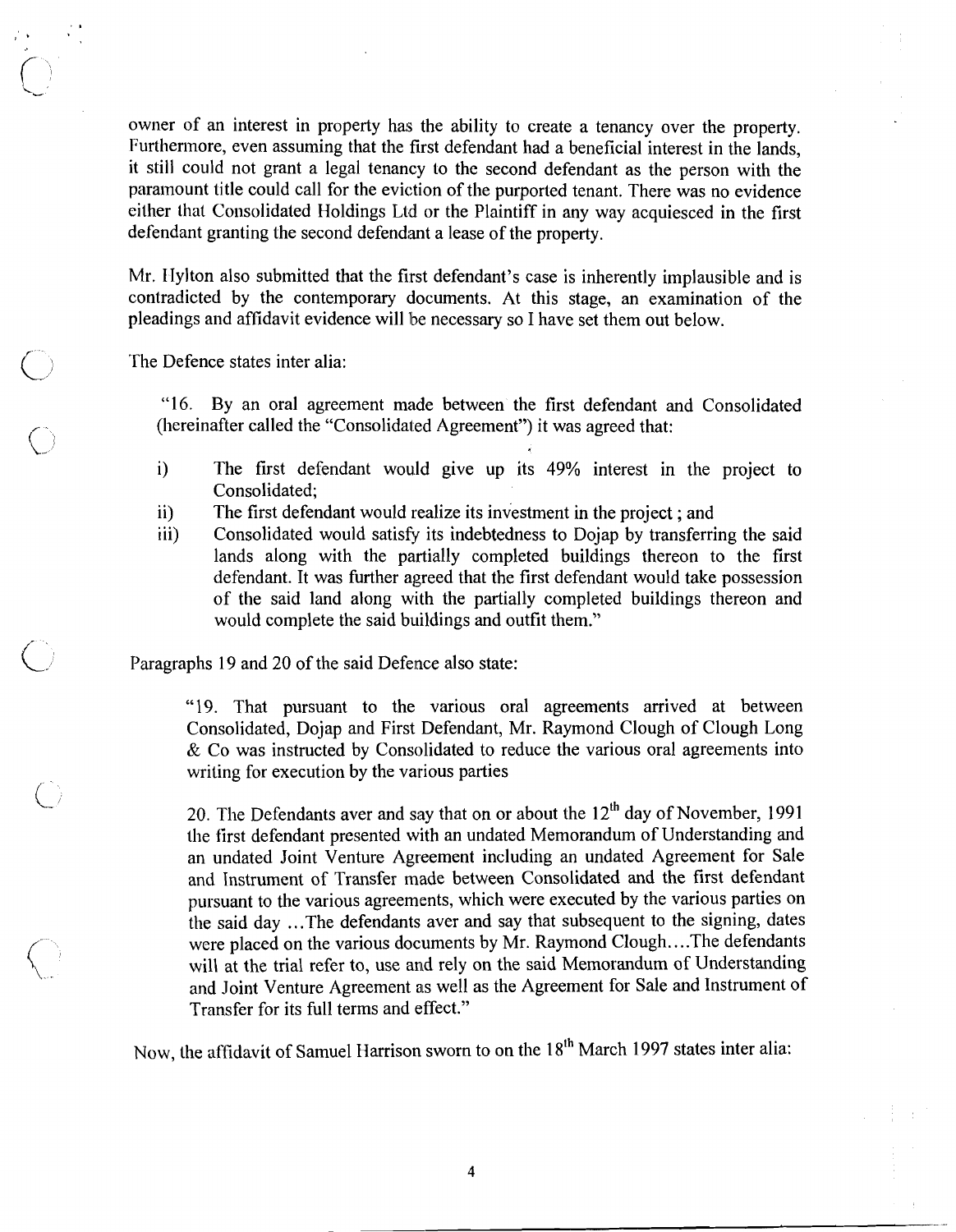"2. . ..in suit No. E 272 of 1996 , Vehicles and Supplies Limited v Financial Institutions Services Limited, and Consolidated Holdings Limited, the defendant herein, as Plaintiff in that action, sought a declaration that the property, the subjcct of his action is owned in equity by it and sought inter alia, an injunction rcstraining the plaintiff, the defendant in that action, from selling or transferring the said lots to any other person.....

 $\frac{1}{2} \frac{g^2}{\tau_1}$ 

 $\frac{1}{2}$ 

3. That the said Vehicles and Supplies Limited sought in that action an interlocutory injunction restraining Consolidated Holdings Limited and Financial Institutions Services Limited from selling or transferring or disposing or pledging the property and supported that application with an affidavit of Donald Panton.. . .

4. That the summons came on for hearing...on the 5<sup>th</sup> December, 1996 when I appeared with Mr. John Vassell on behalf of the defendants and Mr. Walter Scott with Ms. Carolyn Reid appeared for the plaintiff. Mr. Vassell took an objection to the reading by the Plaintiffs Counsel of paragraphs 15 to 18 of Donald Panton's affidavit on the grounds that the original stamped documents referred to in the said paragraphs were not produced and sought an order that those paragraphs be struck out. The objection was upheld and Mr. Scott applied for an adjournment until the day following, to try and produce the documents or to advise himself further regarding them.

5. That on the day following; , Mr. Scott did not produce the documents and advised the Court that he had no choice but to withdraw the application for the injunction...."

In an Affidavit sworn to by Walter Scott on the  $14<sup>th</sup>$  day of January 1998 he states inter alia:

**"3.** 'l'hat the main reason for ithe discontinuance of suit No. E 272 of 1996 was because the defendant had brought the action herein subsequent to the defendant's action Suit No. E 272 of 1996 and I advised the defendant......that the defendant's legal and financial interest would be best served by discontinuing suit No. E 272 of 1996 and pursuing the defendant's claim by way of Defence and Counter Claim to suit No. F111 of 1996 since the subject matter of the two suits touched on the same facts.

4. That the documents on which the defendant relies do in fact exist and a copy of the said documents was lodged by the defendant with the Registrar of Titles in support of a Caveat against Consolidated Holdings Limited, the registered owners of the said property. I exhibit hereto marked "WS 1" a photocopy of the said caveat with the supporting documents which was obtained from the Registrar of Titles.. ...

5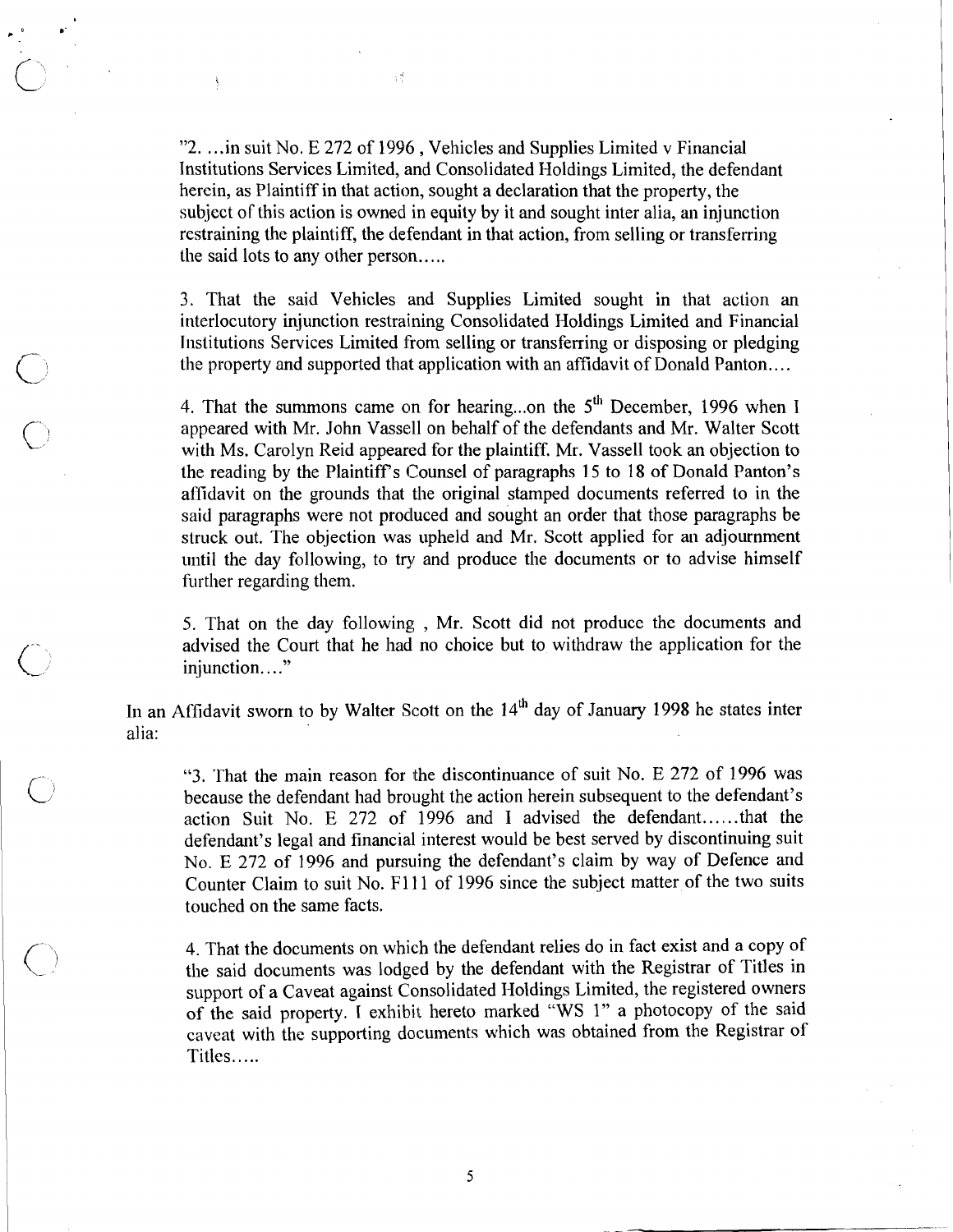5. That Plaintiff is fully aware of the existence of the documents on which the defendant relies in its claim against the plaintiff.. ."

Paragraph 6 of the affidavit of Janice Causewell sworn to on the 23<sup>rd</sup> January 1998 on behalf of the plaintiff, deposes as to the non-existence of the titles. It states as follows:

"That I have seen the Affidavit of Walter Scott dated  $14<sup>th</sup>$  January 1998, and filed herein and would say that, in light of the foregoing, the joint Venture Agreement exhibited to that Affidavit purportedly dated  $1<sup>st</sup>$  November 1989, upon which the defendant is relying to establish its title, could not, in fact, have been entered into on that date since on that date the titles described at item 2 of the Schedule of the said agreement did not exist."

Mr. Raymond Clough, the Attorney at Law who it is said prepared the documents, has sworn to an affidavit dated  $17<sup>th</sup>$  May 2000 on behalf of the defendants and he seeks to explain the dating of the respective documents referred to above. He has stated inter alia:

"2. That sometime in late 1991, I was instructed by Consolidated Holdings Limited to prepare certain documentation to give effect to certain agreements arrived at between Dojap Investments Limited, Vehicles and Supplies Limited and Consolidated Holdings beginning in late 1989.

3. That in pursuance of those instructions I prepared a Memorandum of Understanding together with a Joint Venture Agreement, Agreement of Sale and Transfer which were all signed by various parties on the  $12^{th}$  day of November, 1991.

4. That I have read the affidavit of Walter Scott sworn to on the  $14<sup>th</sup>$  day of January, 1998, and that the documents exhibited thereto marked **YWS** 1" were in fact prepared by me and executed on the  $12<sup>th</sup>$  day of November, 1991. That the date the  $1<sup>st</sup>$  day of November, 1989 appearing on the Joint Venture Agreement was in fact inserted by me when the document was engrossed as my instructions were that this Agreement was arrived at in late 1989."

In light of the foregoing, Mr. Hylton submitted that the defendants' allegations were "truly implausible given:

" i)The contemporary documents between the parties.

ii) The manner in which the Memorandum and the Joint Venture Agreement documents were produced

iii) The fact that an explanation as to the "true" date of execution was only offered when Janice Causewell proved that in light of the issuance of the titles the documents could not have been entered into the dates they purported to be.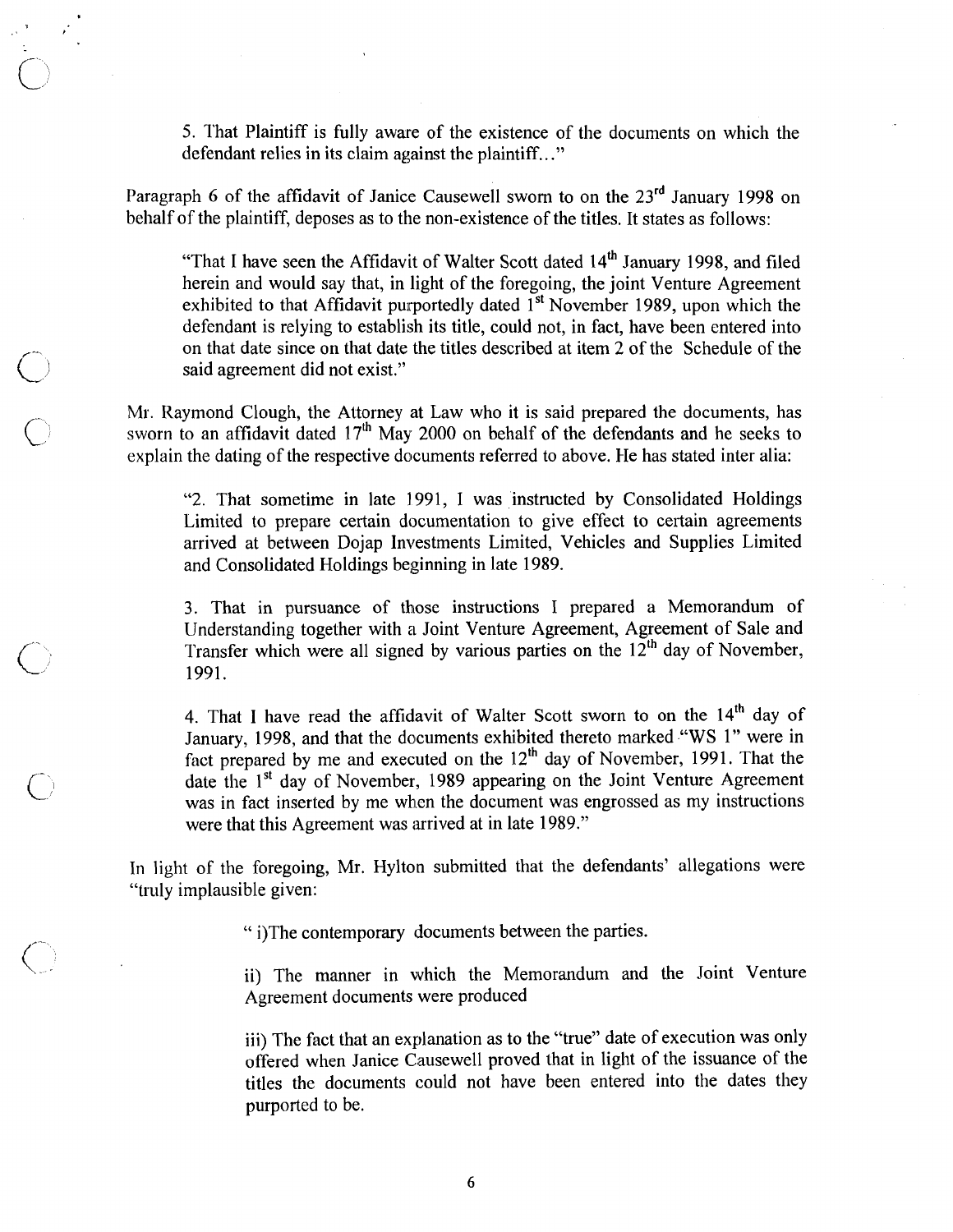IIe further submitted it was more likely that the Memorandum and the Joint Venture Agreement were created for the purpose of deceiving the Registrar of Titles that the first defendant possessed a caveatable interest with respect to the lands.

An issue was also raised as to whether or not the purported Agreement satisfied the requirements of the Statute of Frauds, Mr. Hylton submitted that it was trite law that an oral agreement was not sufficient to transfer or create an interest in land and that there must be some memorandum in writing which satisfies the requirements of the Statute of Frauds. One such requirement was that the memorandum "must contain all the terms of the oral contract and not include any terms different from or additional to those of that contract". (See Vourmard's The Sale of Land, Third Edition, page 59). He further submitted that the consideration for the sale of the property must be clearly stated and in the instant case, the Memorandum did not provide a fixed price as the consideration for the property to the first defendant.

The alleged terms of the oral agreement are set out at paragraph 16 of the Defence and it is stated:

"I. The first defendant would give up its 49% interest in the project to Consolidated Holdings.

2. The first defendant would realize its investment in the project; and

3. Consolidated Holdings would satisfy its indebtedness to Dojap by transferring the lands along with the partially completed buildings thereon to the first defendant and that the first defendant could take possession of the lands along with the partially completed buildings and would complete the buildings and outfit them."

Now, the Memorandum of Understanding provides as follows:

" 1 Consolidated Holdings has agreed to purchase from Vehicles and Supplies Ltd its 49% share interest in the project aforementioned.

2. Vehicles and Supplies Ltd has agreed to sell its 49% share interest in the said project;

3. That Consolidated Holdings has agreed to transfer to Vehicles and Supplies Ltd and Vehicles and Supplies has agreed to accept in exchange and payment for the said 49% share interest the lots 1, 2, and 15 part of the lands known as numbers 69, 73 and 74 Constant Spring; Road, Kingston 10.. . in the terms and conditions of the Agreement for Sale and Purchase and Transfer attached hereto marked "B" and "C" respectively."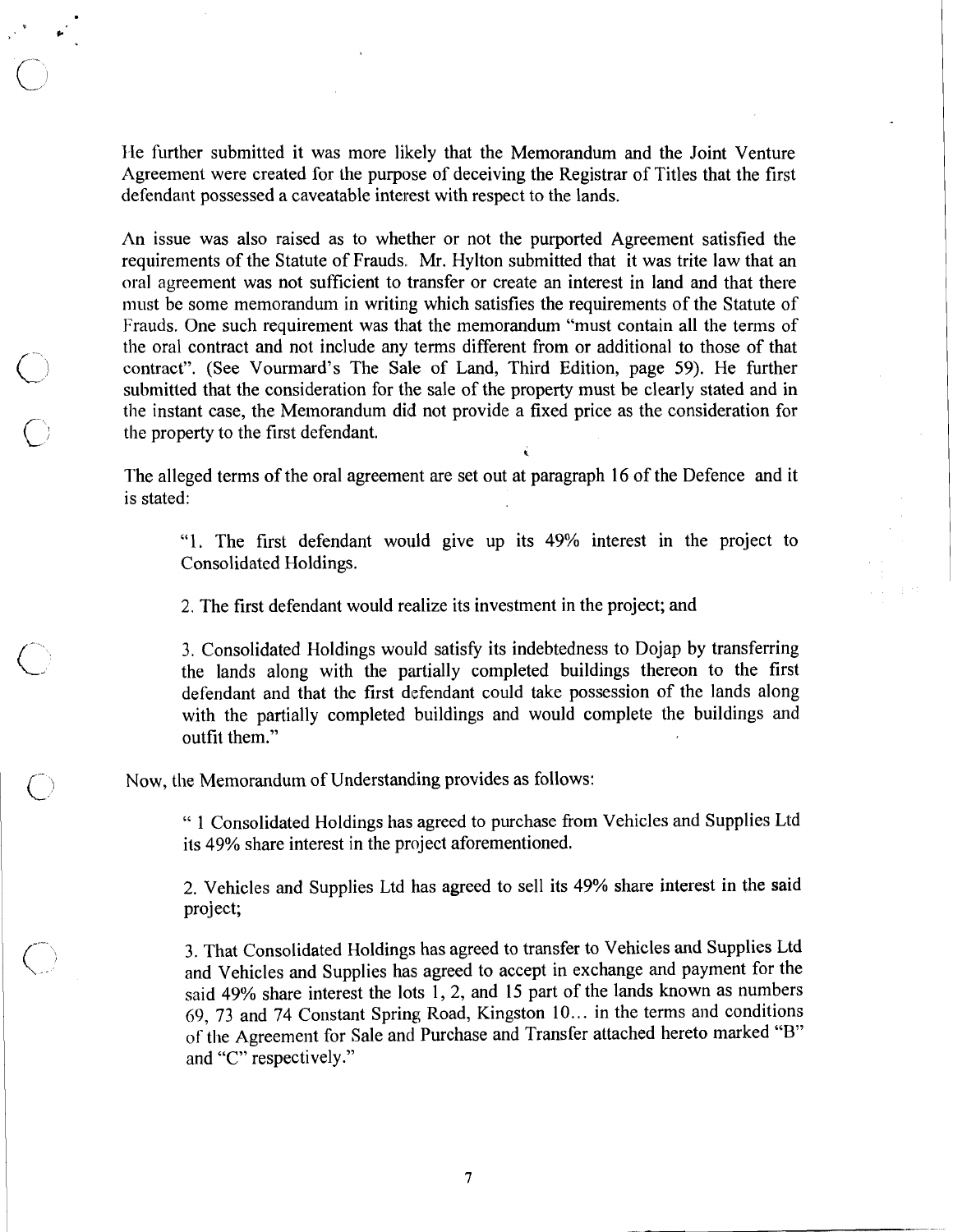Mr. Dabdoud contended however, that "whether or not the written agreements" superseded the oral agreements and whether or not they are to be relied on", are issues to be determined by the Court after hearing the evidence to be adduced by the parties. He also submitted that the defendants having occupied the premises and have provided good consideration, it is for the Court to determine the effect of these agreements and to say whether they entitle the defendants to any equitable interest since in keeping with the Scheme of Arrangement, the plaintiff assumed all the assets and liabilities of Consolidated Holdings Limited.

Mr. Hylton's final attack touched and concerned the indefeasibility of the registered proprietor of land title. He submitted that since the plaintiff is registered proprietor of the lands, its title is indefeasible. In such a situation, there could be no arguable defence to this claim. He referred to sections 70, 71, 161 and 163 of the Registration of Titles Act. He argued that the defendants did not allege any fraud on the part of the plaintiff therefore knowledge of any unregistered interest which the defendants may have would not suffice to defeat the plaintiff's registered interest. He relied upon the cases of Frazer v Walker [1967] AC 569; Assets Company Limited v Mere Roihi [1905] AC 176; Waimiha Sawmilling Company Limited v Waione Timber Co. Ltd [1926] AC 101, Boyd v Mavor of Wellington [1924] NZLR 1174 and Doris Willocks v George Wilson and Doreen Wilson (1993) 30 JLR 297.

With regards to the striking out of the Defence, Mr. Hylton submitted that it ought to be struck out on the grounds that :

- 1. No reasonable defence is disclosed by it.
- 2. It is frivolous and vexatious

3. It is an abuse of the process of the Court.

Mr. Dabdoub further submitted that since Counsel for the plaintiff has not taken any objections to the first defendant's counterclaim and the Defence and Counterclaim are grounded on the same facts, summary judgment ought properly not to be granted - see Morgan & Son Ltd v Martin Johnson & Co Ltd (1949) 1 KB 107.

#### Findings

I am well aware of the principle that the hearing of an application for summary judgment should not become a trial of the matter. I have given careful consideration to the evidence presented and the submissions of both Attorneys at Law, and have arrived at the following conclusions. I find:

- 1. That the first defendant could not, in view of the plaintiff's legal title in the lands in dispute, grant a tenancy to the second defendant.
- 2. That having regard to the abovementioned chronology of events, the Defence falls squarely within the principle enunciated by Bingham L.J in the case of Bhogal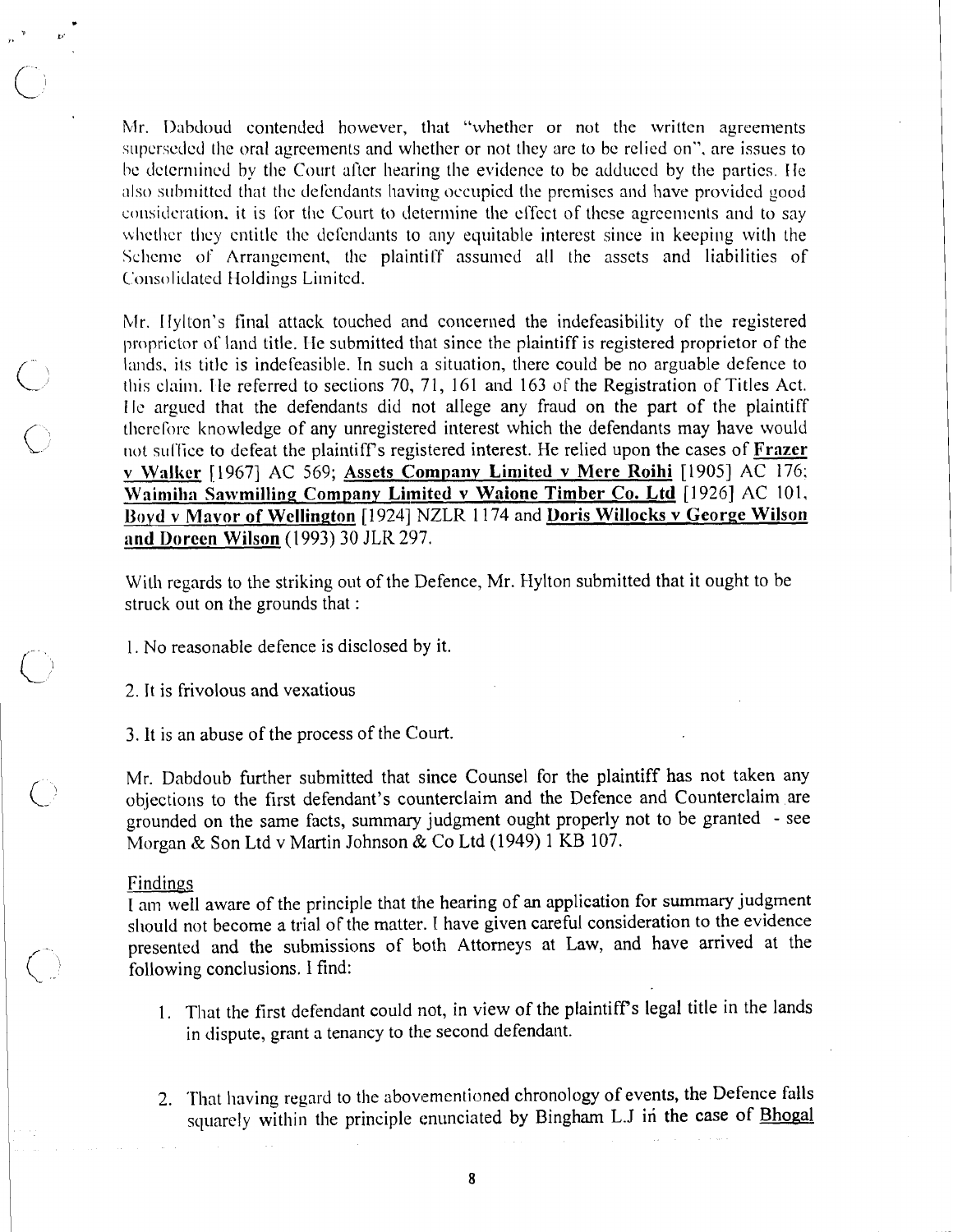referred to above. I agree with the submission made by Mr. Hylton that the defendants' claim is implausible given the contemporary documents between the parties, the manner in which the Memorandum and the Joint Venture Agreement documents were produced and the fact that the explanation as to the true date of the execution was only offered when Janice Causewell revealed that in light of the issuance of the titles, the documents could not have been entered into on dates they purported to be. It is also my considered view, that the explanation given by Mr. Clough as to the dates placed on the documents, cannot take the Defence any further.

**3.** That the written contract (the Memorandum of Understanding) that was purportedly dated  $12<sup>th</sup>$  November, 1991 does not comply with the alleged terms of the oral agreement. Paragraph 16 of the defence referred to supra, has set out the terms of the alleged oral agreement but a close examination of both documents reveals that there are major differences in their contents.

4. That the Memorandum of Understanding does not provide a fixed price as the consideration for the property to the first defendant. It therefore fails to satisfy the requirements of the Statute of Frauds. I therefore hold that there is no memorandum in writing which could support the claiin by the first defendant that it has an equitable interest in the lands.

5. That since the plaintiff is the registered proprietor of the lands, its title is indefeasible. (See sections 70, 71, 161 and 163 of the Registration of Titles Act, the Privy Council decision of **Frazer** v **Walker** [I9671 **AC** 569 and the Court of Appeal decision of **Willocks** v **Wilson and Anor.** reported at Vol 30 JLR 297). Furthermore, since the defendants have not alleged fraud by the plaintiff, any unregistered interest that the defendants may have, would not suffice to defeat the plaintiffs registered interest.

## **Conclusion**

It is therefore my considered view that the defendants have not satisfied this Court that there is a fair or reasonable probability that they have a real or bona fide defence. In the circumstances, 1 conclude that the plaintiff is entitled to summary judgment. Accordingly, IT IS HEREBY ADJUDGED AND ORDERED THAT:

1. The defendants have no interest legal or equitable in the commercial premises known as lots 1 , 2 and 15 Blaise Industrial Park, 69 - 75 Constant Spring Road, Kingston 10, registered respectively at Volume 1239 Folio 499, Volume 1239 Folio 500, Volume 1239 Folio 513 of the Register Book of Titles.

2. The Defendants do forthwith deliver up possession of the said premises to the Plaintiff.

3. The Defendants pay to the Plaintiff Mesne Profits to be assessed.